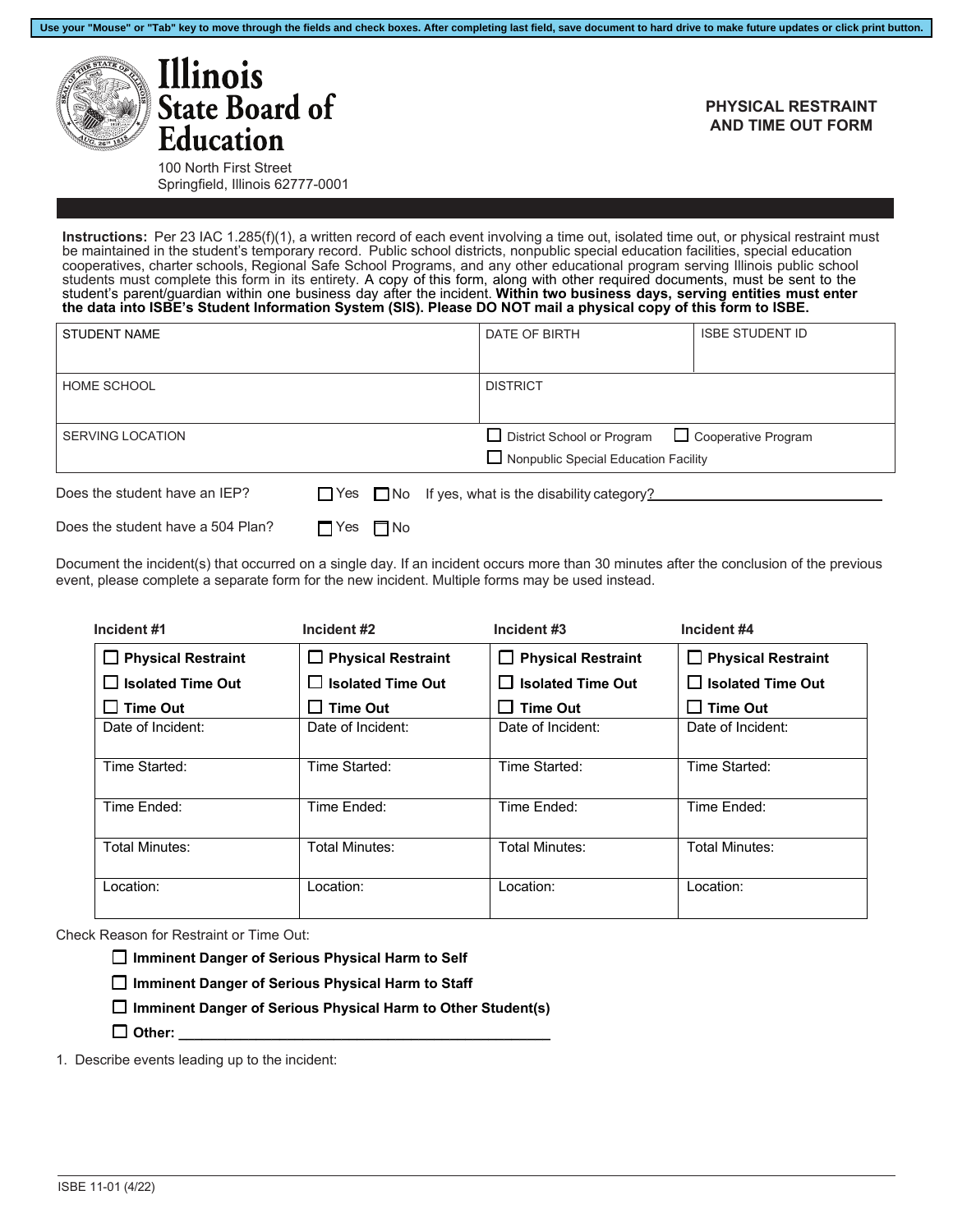- 2. Describe the interventions used prior to implementation of isolated time out, time out or physical restraint and why they were deemed ineffective or deemed inappropriate (e. g., directives used, removed the trigger, use of proximity control, etc.).
- 3. Describe the incident or student behavior that resulted in isolated time out, time out, or physical restraint (this should be the behavior that posed an imminent danger to self or others).
- 4. For isolated time out, describe the rationale for why the needs of the student could not have been met by a less restrictive intervention and why an adult could not be present in the time out room.
- 5. Type of physical restraint used (check all that apply for incident)

| $\Box$ 1-person hold in standing position | $\Box$ 1-person hold in seated position |
|-------------------------------------------|-----------------------------------------|
| $\Box$ Team hold in standing position     | $\Box$ Team hold in seated position     |
| $\square$ Supine restraint                | $\Box$ Prone restraint                  |
| $\Box$ Other                              |                                         |
|                                           |                                         |

- 6. Attach behavior log of student behavior during isolated time out, time out, and/or restraint and any interaction between the student and staff.
- 7. Evaluation by Certified or Trained Staff Member

If an episode of isolated time out or time out exceeds 30 minutes or a physical restraint exceeds 15 minutes or if repeated episodes occur during any three-hour time period, a certified staff person knowledgeable about the use of time out or trained in the use of physical restraint must evaluate the situation.

|                    |                                                                           | Certified or trained staff member evaluating the situation:                                                    |                               |                                                |                      |  |
|--------------------|---------------------------------------------------------------------------|----------------------------------------------------------------------------------------------------------------|-------------------------------|------------------------------------------------|----------------------|--|
|                    | Time of evaluation:                                                       |                                                                                                                |                               |                                                |                      |  |
|                    |                                                                           | Was the time out or restraint able to be safely continued?                                                     | $\mathbb{L}$ Yes<br>$\Box$ No |                                                |                      |  |
|                    |                                                                           | The Certified or Trained staff member should also be listed with the participants in Question 12 on this form. |                               |                                                |                      |  |
| 8.                 | Did the student have access to nourishment,<br>medication, and restrooms: |                                                                                                                |                               | Did the student require:                       |                      |  |
|                    | <b>Nourishment</b>                                                        | $\Box$ Yes $\Box$ No                                                                                           |                               | Nourishment                                    | $L$ Yes $L$ No       |  |
|                    | <b>Medication</b>                                                         | $\Box$ Yes $\Box$ No                                                                                           |                               | Medication                                     | $\Box$ Yes $\Box$ No |  |
|                    | Use of restroom                                                           | $\Box$ Yes $\Box$ No                                                                                           |                               | Use of restroom                                | $\Box$ Yes $\Box$ No |  |
|                    | Time out space:                                                           |                                                                                                                |                               | Need for alternate strategies:                 |                      |  |
|                    | Visual monitor                                                            |                                                                                                                |                               | $\Box$ Assessment by mental health crisis team |                      |  |
|                    | Room construction                                                         |                                                                                                                |                               | $\Box$ Assistance from police                  |                      |  |
|                    | Door composition/lock/block                                               |                                                                                                                |                               | $\Box$ Transportation by ambulance             |                      |  |
| Space large enough |                                                                           |                                                                                                                | Other                         |                                                |                      |  |